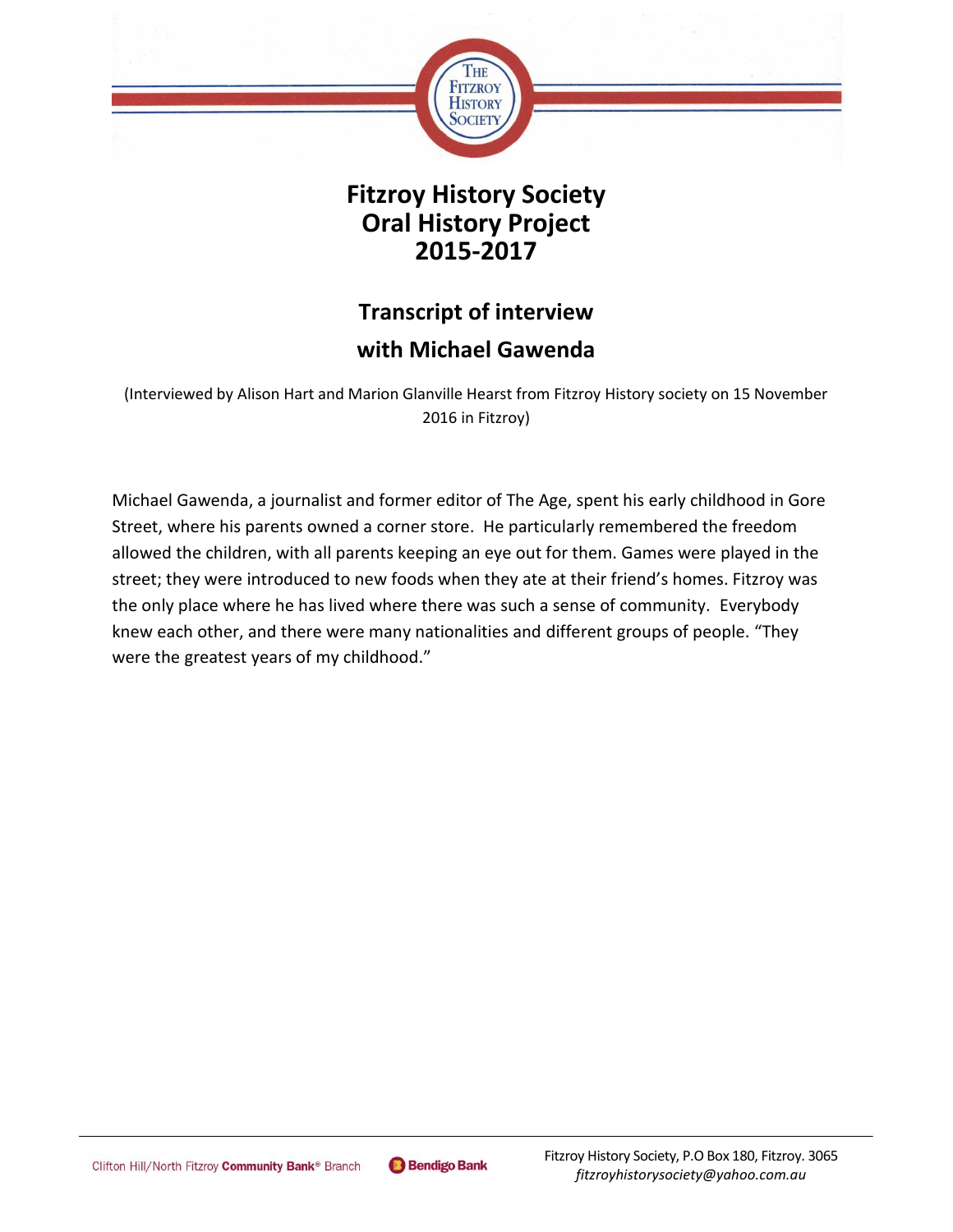

## **START OF TRANSCRIPT**

- Facilitator 1: It is Tuesday 15 November and we're speaking to Michael Gawenda.
- Michael Gawenda: Okay, so I lived in Fitzroy for most of my primary school years. Basically that was the period that I attended the George Street State School. I lived in a milk bar on the corner of Gore Street and Webb Street. My parents ran it- and I see I see it's still got the upstairs residence.…
- Michael Gawenda: There was me, my mum and dad, my older sister. I had a sister who was six years older than me, we lived here basically from the time they bought that shop.
- Michael Gawenda: I was in Grade 1 at George Street State School. We lived here for some years and I was actually enrolled to go to Fitzroy High but my mother died during that period before school started. So we left Fitzroy, basically. My dad couldn't cope with the shop- my mum basically ran the shop and my dad was not a great person.

It must've been three or four months after she died that we left Fitzroy. So that's the period that we're talking about. So I never worked here, I was still a child.

- Facilitator 1: Yeah, so we're talking 1950s?
- Michael Gawenda: I was born in 1947, so I must've started school in 1952 or 1953 so it was that period until 1958 or 1959, 1960 when my mother died. Sorry that I'm so vague on the times. But that was the period and it was a milk bar, mixed business. I see the pubs still across the road. The houses look more or less the same. So that's the period we're talking about.
- Facilitator 1: So what was it like starting school here? Because you came how old were you when you came here?
- Michael Gawenda: Six [to Fitzroy].
- Michael Gawenda: When I came to Australia? I was three years old. Two and a half years when we came to Australia. For the first couple of years I didn't speak English, my parents spoke to me in Jewish. I didn't go to kindergarten, I remember, - but I must've learnt some English in a place like the synagogue when we were living in Elwood because by the time I started school I had some English. A lot of the Jews that came after the War were holocaust survivors and they went to either Carlton or St Kilda; there were places in St Kilda where they were looked after.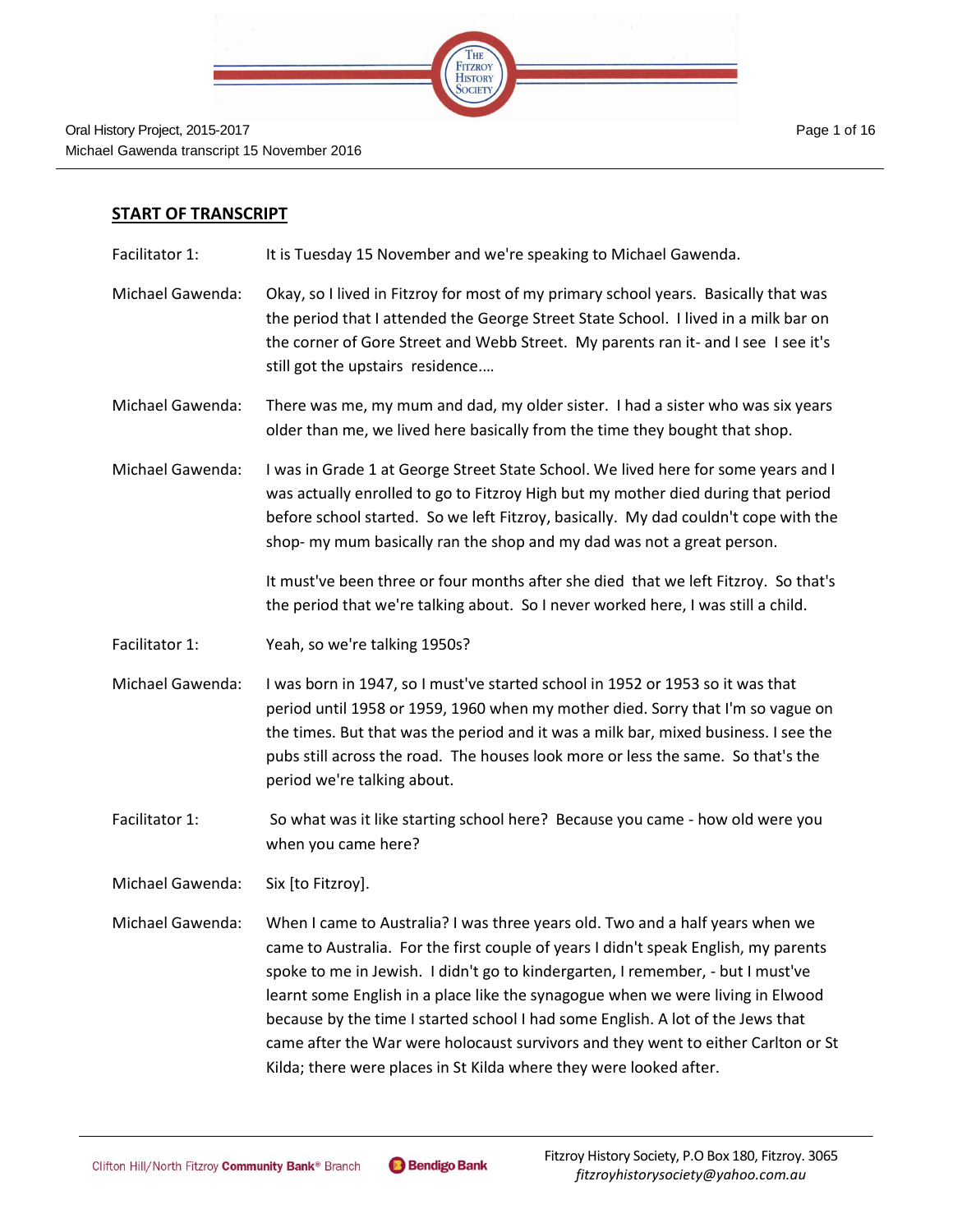

We lived in a communal house in Elwood. So the big thing was coming to Fitzroy. I remember us moving, because we had been living with my elder sister and her children. She was 20 years old, 19 years older than me, but she was married and had children. We had come out together and we were living together. My mother decided she wanted to go into business.

So I remember the move very well because I did not want to go to school to start with. I didn't know anybody and therefore I didn't want to go to the school. Really quickly, my memory is that I made friends with the kids that lived around the shop. There was a mixture of people - you would know this, I mean others would've told you.

- Michael Gawenda: There were old Australian working class people, the Italians had started to move in, Greeks and Yugoslavs too. They worked in the shoe factories and the textile factories. I think that was a shoe factory, or some sort of factory across the road because we played cricket up against the wall.
- Facilitator 1: Right where the apartments are there?
- Michael Gawenda: Yeah, it was a factory, it wasn't a warehouse. It was actually a factory of some sort and there were certainly factories around these streets. I mean people went to work locally.
- Facilitator 2: Some neighbours said all the women worked in the factories in the neighbourhood.
- Michael Gawenda: They were either shoe factories or textile factories. I think there might've been clothing, when I say textiles, I think they were clothing, or there was even a carpet factory in one of these streets. I know that because my father was a weaver, he didn't work in that factory but he knew about it. In fact, there was somewhere nearby, it may have been on Gore Street where the Labor Party branch meetings were held. I think it was just a few doors down and, of course, the workers from this area made up the Labor Party branch.

The kids all played in the street, that's where we played. I mean there weren't backyards, just tiny backyards but we wouldn't play in those, we played in the streets. Everything, we played kicking the football, playing cricket. Marbles were big when I was a kid so you played marbles on the footpath. I don't know how you stopped the marbles rolling but we did.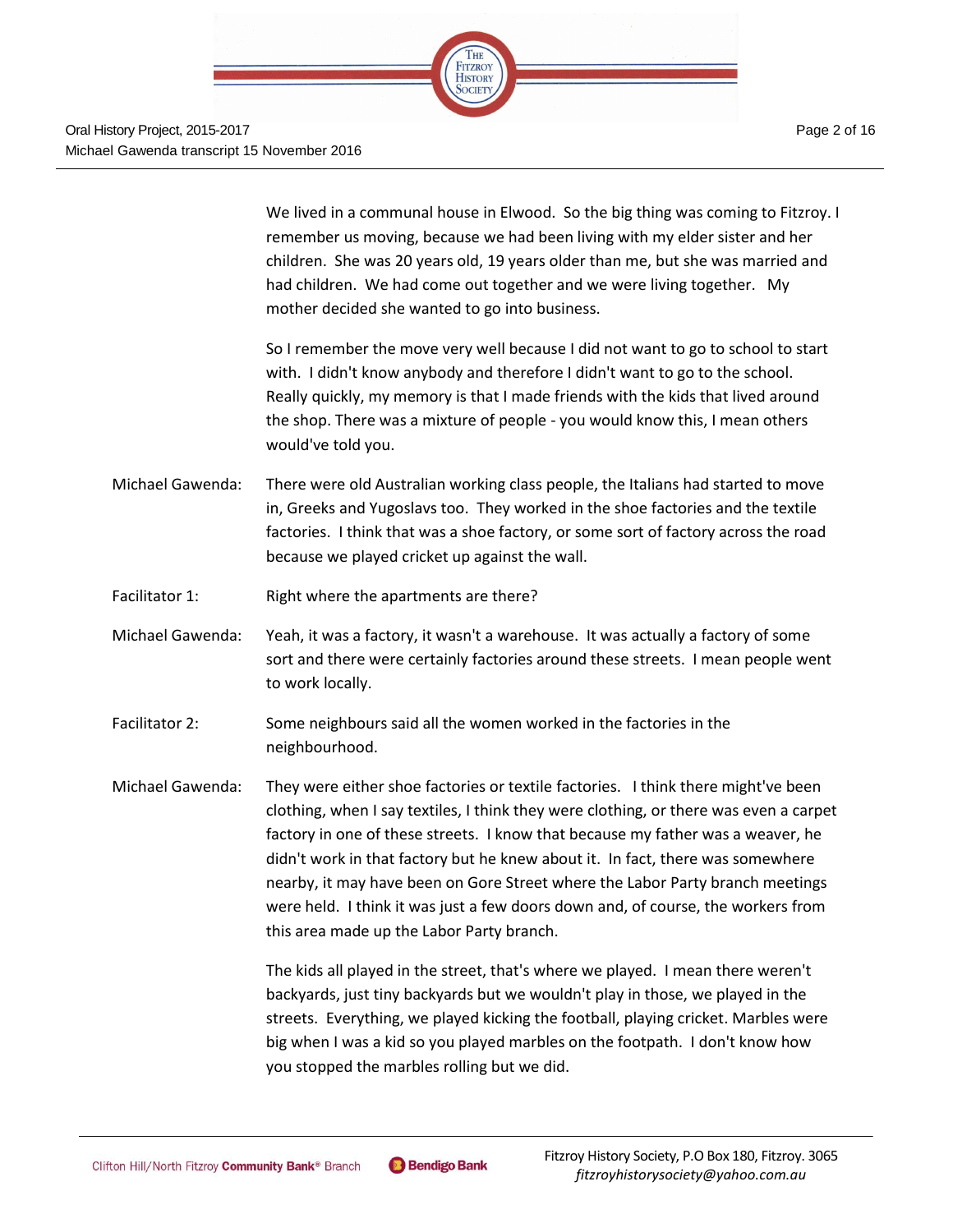

Page 3 of 16

… and my memory is that within a very short period of time I was close I had friends, I remember in the house on Gore Street next door to the shop there was an Italian family. I remember the two little girls were called Dominica and Miguch. I think their English was poor, they spoke Italian at home. They may have spoken English, they certainly spoke English with me. So I was friends with them. There was a little Yugoslav boy that lived a bit further down.

Now some of these people I have met over the years in the most unusual circumstances. When I was editor of *The Age* one of the cleaners was a boy that I'd grown up with down the street, I can't remember what - he was a Yugoslav boy, he wasn't the one that I was first talking about, but we were really good friends. Suddenly I - I hadn't seen him, I'd worked at *The Age* before he'd been there - I saw him one day in the cafeteria at *The Age*. It was an amazing experience and coincidence. So we sat down and talked about it.

- Michael Gawenda: Yeah, and then we saw each other a bit. But he was embarrassed or something. I eventually got him to come with his wife to my place and we talked about the past. He had retired, but that's my memory. The kids played in the street, we played in our block. We never went past Johnston Street except to go to the football ground even though I was an Essendon supporter, which I never could admit.
- Facilitator 2: How did you become an Essendon Supporter?
- Michael Gawenda: Because of my mother: we went to the Victorian Markets when I was little, we were living here already, and she bought me an Essendon jumper. She bought the jumper because she thought its black, if it gets dirty you can't see the dirt.

Of course, from then on I was an Essendon supporter. I never wore the jumper to George Street. I never, never told.And of course we went to the football I never went to Essendon We were allowed to cross Johnston Street to go to the football ground. But that was really the boundary. There was the picture theatre on Johnston Street that we could go to, but it's on this side of Johnston Street, you don't have to cross over Johnston Street.

- Facilitator 1: Was that kind of an unwritten law or was it a parental thing you don't cross Johnston Street?
- Michael Gawenda: We just never did.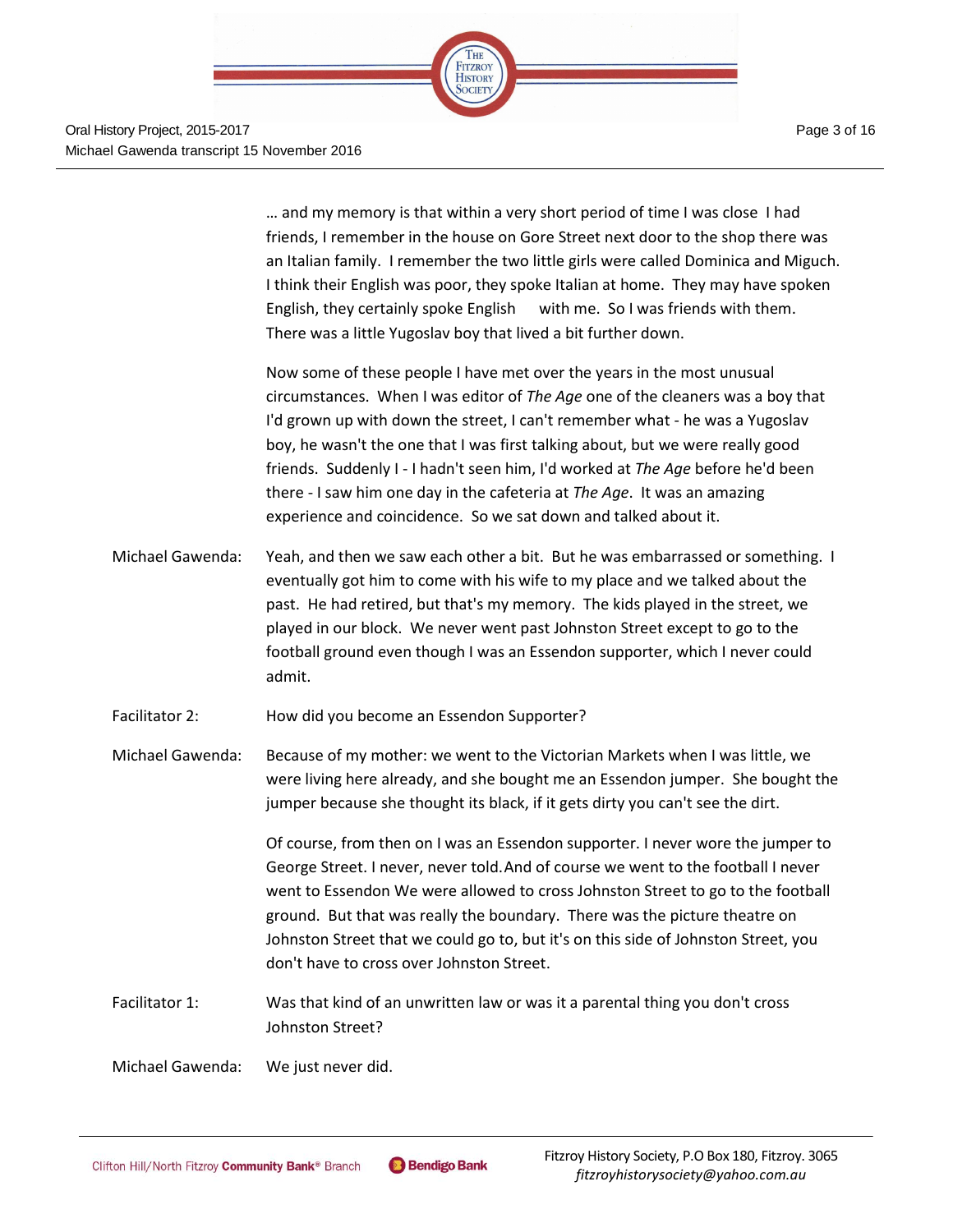

I think it must've been a parental, it must've been something we were told, that's your area. I can't remember going much down to Gertrude Street. We went to Smith Street and there was a Police Boys' Club.

Facilitator 2: Whereabouts was that?

Michael Gawenda: You cross over Webb Street and there was sort of a little park type area. There were toilets and the Police Boys' Club was on the corner, just inside there. That's what it was called. The local police must've run it you know.

Facilitator 1: What sort of things did you do there?

Michael Gawenda: You did exercises, there was a boxing ring so we all had a go at boxing, we punched the bags. So that's how we spent our time, we went there. Of course, when television came we used to all go down at night down Smith Street to Foy's and you could watch TV in the window. I don't know whether you could actually hear anything, but there were crowds of people, crowds of kids who would stand there watching.

> No one had a TV. So you'd stand there and watch TV. Parents weren't scared to let their kids stay out; we were on the street at night. We were okay, we didn't cross Johnston Street, but we went all over the place.

- Facilitator 2: It reminds me a little bit, of just how resourceful children were about playing in the street as my experience was in Manhattan.
- Michael Gawenda: …because that's where they've got to play. …Yeah, but we never thought we were deprived. I mean we could play all over the place… and everybody knew us.
- Facilitator 1: Well and a lot of freedom too, I guess. …Yeah, as long as you're back by dinner time?
- Michael Gawenda: Yes. Often we would go and play after dinner. There was no sort of fear of letting kids out on the street. Look, everyone knew us. That was a rough old pub across the road there, I don't know if other people have told you that, but there were fights there all the time and our shop had a kind of verandah, you could sit on the roof. You've still got something there, I don't know whether it's the original, but you could go out the windows and sit on the roof. So three or four of us would sit on the roof, you could see the fights, watch the fights across the road.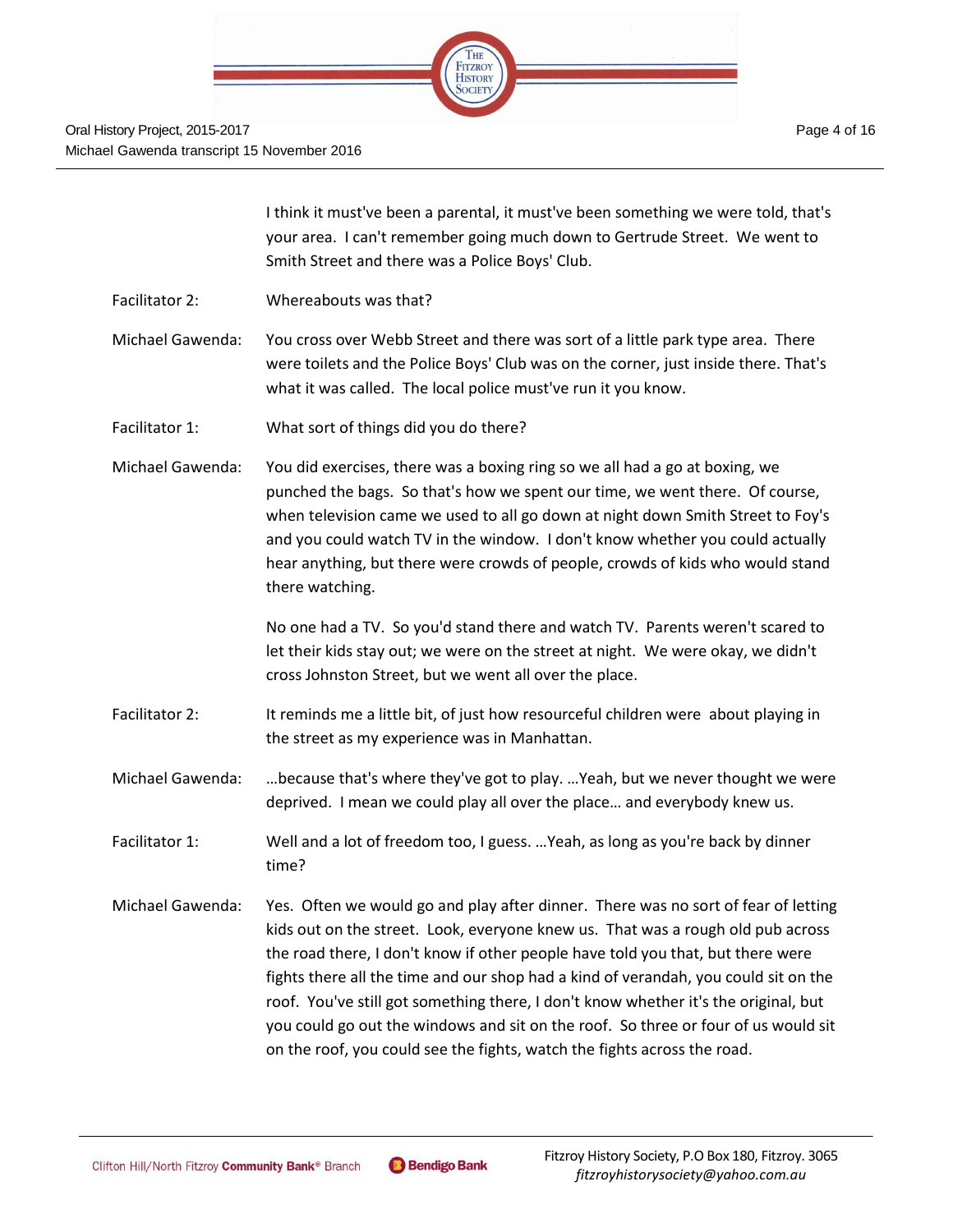

Absolutely, and it was regular. It was kind of, you know there was the six o'clock swill… and they'd pour out of there and there'd be fights. I mean I don't know whether they were arguing about whether you drank my last beer or what but there were fights. I'm not saying they were vicious, I can't remember them being shockingly awful fights, there was probably a lot of pushing and shoving and you know, but it was that sort of neighbourhood. Look, I don't think I'm making this up [laughs], but I think that was a brothel across the road. … here on the corner of Gore and Webb Street, right, opposite the pub.

Yeah. But I'm pretty sure because I can remember the girls used to come into the shop to buy stuff, used to talk to them. When I was nine or 10 years old, I watched the men going in and out. I'm sure I'm not making this up.

I can't ask, my dad and mum are long dead, and the sister that lived with us was dead. But I'm sure that that was true.

- Facilitator 1: Yeah, and presumably it wasn't really spoken about to the kids?
- Michael Gawenda: No, no I would never mention it to my parents, but we knew. We didn't know exactly, but we knew men were going in and out of there, we knew the girls came out of there to buy things.

… it would be late into the night. So yeah, and we knew it was something we shouldn't ask about. So I don't think I'm - I think that's - in some ways, maybe because it's my childhood years, you know, but they were the greatest years of my childhood, really.

I mean I was very sad to leave Fitzroy, I left friends, and we moved to Caulfield which was a kind of totally different life. Kids didn't live on the streets, there was no kind of street life at all, people lived behind walls - I hated it. My memory as a child is that it's the only place I lived where there was a neighbourhood where everybody knew everybody.

There wasn't anyone in the street that we didn't know, there wasn't anyone that we couldn't…

Facilitator 1: I guess that meant all the adults were watching out for the kids, so if you were a couple of blocks away and you fell over or something?

Michael Gawenda: Absolutely and they, certainly up and down Gore Street, up and down Webb Street, George Street because we went to school there and walked home from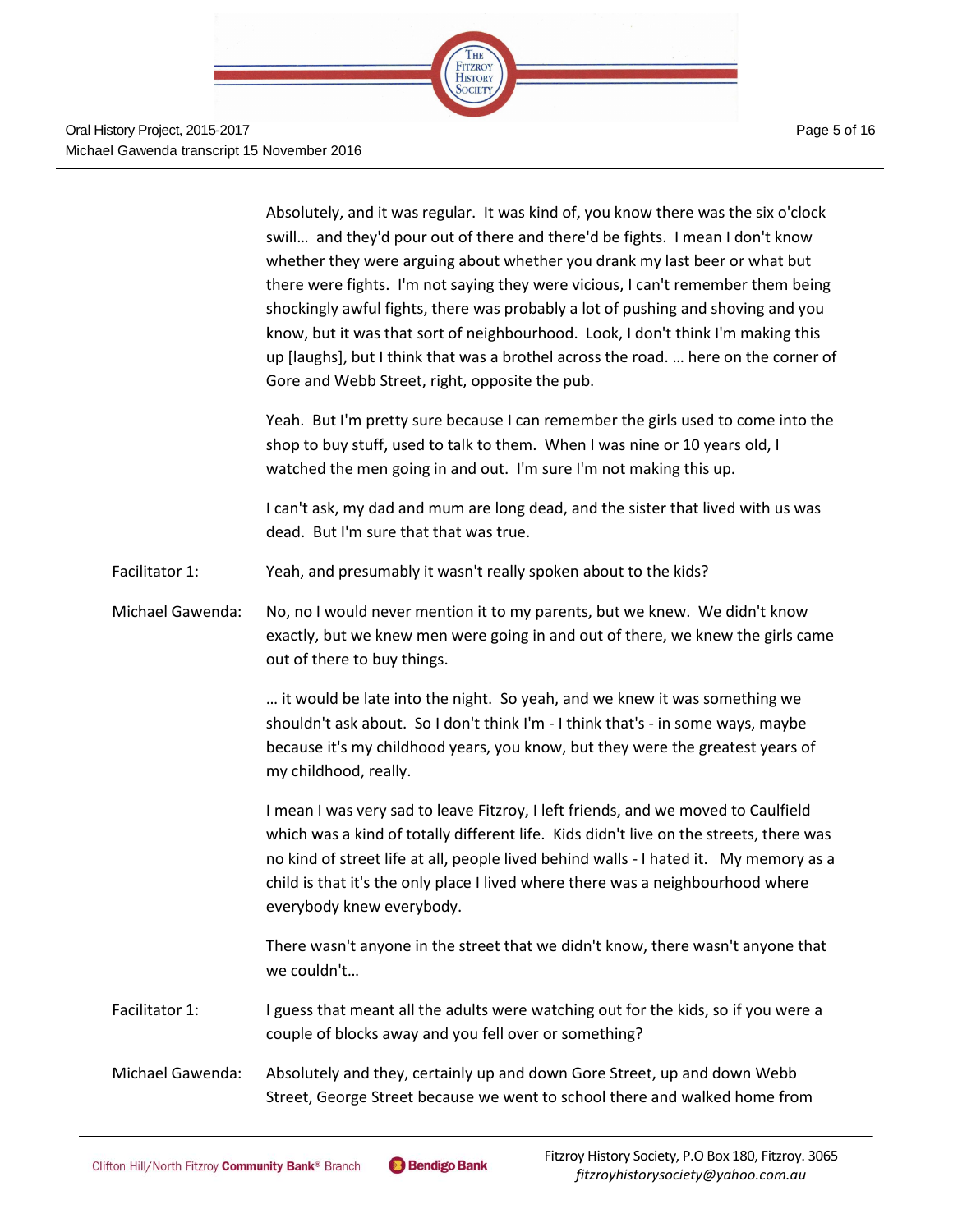

there. We knew the people who ran the picture theatre. I don't think we went there all the time but we used to go. I can remember that I saw my first Elvis Presley movie, *Love Me Tender* in the Fitzroy - there's lots of things like that I remember.

My first long pair of pants I got from a little tailor, my dad got this tailor, - it was across the road actually, in a house on the corner of Gore Street and Webb Street, - to make me my first pair of long pants. I remember taking the tram the first time in my pants so I'm wondering and worrying that the conductor is going to think I am older- because you had to pay full fare over 13 or something. I would think I was 10 years old about a that time.

So, but in my memory it was the only place that I lived in where there was that sense of neighbourhood, everybody knew each other, and they were different groups of people. Italians, Yugoslavs, Greeks, old Australian working class people. I don't remember there ever being any, certainly no tension between, amongst the kids I mean we ate at different peoples' places quite often, so that depending where we were those parents fed four or five of us. Those Italians next door, my first Italian food with that family, and I remember it really clearly.

- Facilitator 1: So you got to just like to eat different types of food?
- Michael Gawenda: Because we ate whatever we were invited, and so by the time I was 10 or so, I had eaten a heap of different food. For me that Italian food was good ,but do you know what I remember was the best in some ways? I went to a boy's place, they were an old Australian family, and they served eggs with tomato sauce on them, I thought I was in heaven. We never had tomato sauce at home, I can't remember, but we did after that. So we were really, exposed to a lot of different people without knowing we were, from a lot of different backgrounds.
- Facilitator 1: So completely multicultural without realising it?...
- Michael Gawenda: Well the word didn't exist; we didn't even know what it meant. I think that maybe Carlton was a bit like that too, I don't know, but Fitzroy was certainly working class area. I mean I don't know what happened in other inner suburbs in the whole decade of the 1950s and into the 1960s, where you had a working class suburb made up of people from all sorts of different places that lived well together.

School was multicultural, I mean we were never told to be kind to each other because we were all from different parts - I mean it was kind of like we were all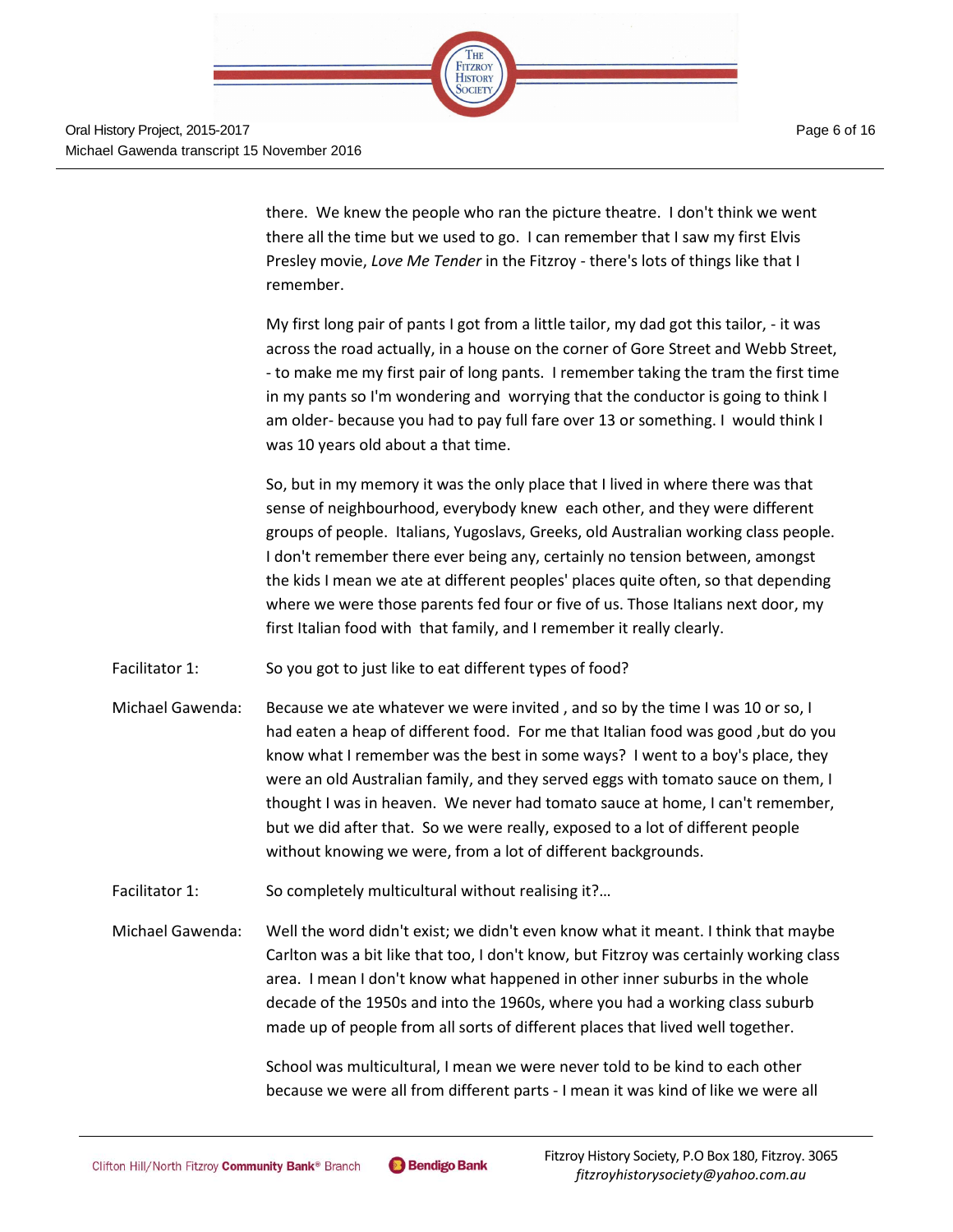

the same I think looking back, that that must've been pretty unique –but maybe it existed in other places.

The arrival of the Italians and the Greeks and the Yugoslavs was post-War. Fitzroy before the War would've been a very old working class Australian suburb and you could see the changes they made when they came. The Greeks painted their houses light blue, –and even the architecture changed in that sort of way.

The Italians grew vines, I mean even next door they grew vines on the walls of their houses and it was out on the street. But I think that came after the War. But the old Australian working class families stayed there, some of them would have got better off and moved to the quarter acre block somewhere or other. I mean most of the Italians here, our neighbours and others, ended up moving out to the newer suburbs because they could get more land.

But there was a period, that post-War period, where I think the seeds of a kind of multicultural Melbourne were planted organically. It wasn't Government policy, it wouldn't have been a policy of either of the major political parties, it wouldn't have been the Council, it just happened. People, you know.

- Facilitator 1: Well I guess the divisions were more about class in those days than about ethnicity, so it was about workers and elite?…
- Michael Gawenda: This was a working class suburb. these were workmen's cottages, they went to work. There were, I suppose factory owners nearby.
- Facilitator 2: Yeah, my understanding of workman's cottage was they were probably built by factory owners for their workmen, and then the factory owners lived, I don't know, a bit further north or a bit further east.
- Michael Gawenda: I mean it was a different sort of life because the vast majority of people didn't have a car, for instance. We didn't have a car and I can't remember ever going in a car.
- Facilitator 1: I guess that's why you could play on the streets, because there weren't a million cars out on the streets or parked cars?
- Michael Gawenda: That's the other thing, yes. You could have a whole day's game of cricket, here on Webb Street they had a kind of wall that you could paint on or draw six or seven times in a day.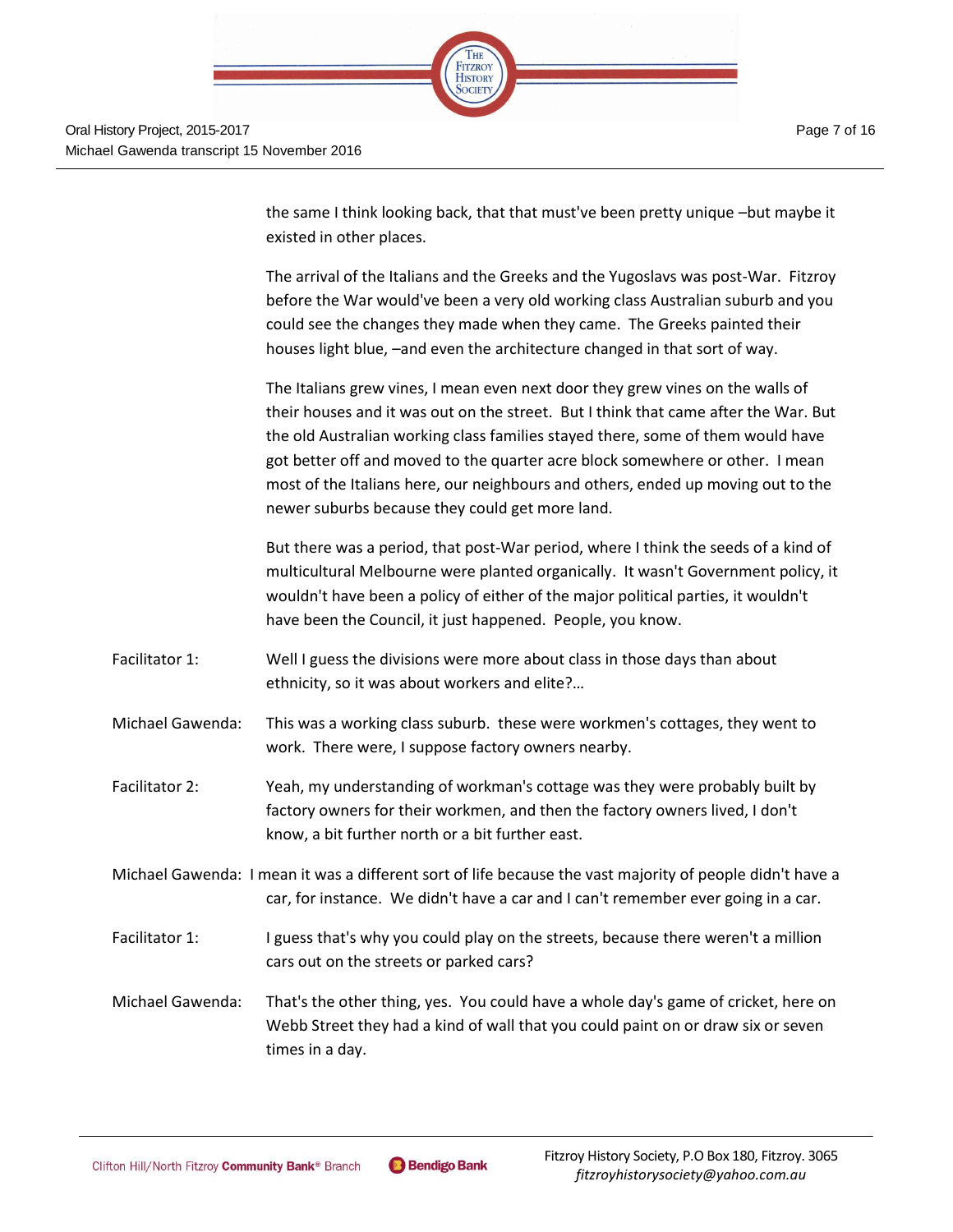

| Michael Gawenda:        | No one had cars, or very few people had cars. It wasn't parked up like it is now. I<br>don't think IN the years that we were herepeople hadn't started moving out, that<br>must've happened in 1960s. Factories were still operating.                                                                                                                                                                                                                                                                                                                                                        |
|-------------------------|----------------------------------------------------------------------------------------------------------------------------------------------------------------------------------------------------------------------------------------------------------------------------------------------------------------------------------------------------------------------------------------------------------------------------------------------------------------------------------------------------------------------------------------------------------------------------------------------|
|                         | I've brought my kids here sometimes, they can't believe that there were factories<br>here. They just don't know what a factory is. That's the truth.                                                                                                                                                                                                                                                                                                                                                                                                                                         |
|                         | I've written a bit about this at different times in different things, just about my<br>childhood and people that, you know. The freedom was, looking back,<br>astounding, what kids were allowed to do.                                                                                                                                                                                                                                                                                                                                                                                      |
|                         | So we were lucky, and because we all lived in small places close to other people<br>we spent a lot of time on the streets because you don't want to spend time in the<br>house. They went to the pub and people used to stand outside to talk.                                                                                                                                                                                                                                                                                                                                               |
|                         | In the houses, there was nowhere for them to play anyway and so you had an<br>amazing amount of freedom. Like I said before, it went late into the night. I mean<br>when I say late into the night we were up at nine, 10, and still out. My parents,<br>shop was open, open until 10 or 10:30pm because people still came. But I can't<br>remember them ever worrying about where I was or what I was doing. Even<br>when a group of us would sit out there on the roof parents and get out the<br>windows to sit on the roof and you're nine or 10 years old, watching what's going<br>on! |
|                         | So they were great times. Adults that live here now have a totally different<br>experience of Fitzroy than we had. It was just a fantastic period.                                                                                                                                                                                                                                                                                                                                                                                                                                           |
| Facilitator 2:          | I do have some neighbours here who they haven't moved out yet.                                                                                                                                                                                                                                                                                                                                                                                                                                                                                                                               |
| <b>Michael Gawenda:</b> | Right, well they would know. I mean God, they've seen some changes.                                                                                                                                                                                                                                                                                                                                                                                                                                                                                                                          |
|                         | They've been here for that long, I wonder whether they'd know us.                                                                                                                                                                                                                                                                                                                                                                                                                                                                                                                            |
|                         | I mean when we were in the shop chances are they would've gone there at some<br>stage, we were there quite a number of years.                                                                                                                                                                                                                                                                                                                                                                                                                                                                |
|                         | I reckon from 1953 to 1960, so I can't believe that they wouldn't know. 1953 is<br>more than 67 years ago.                                                                                                                                                                                                                                                                                                                                                                                                                                                                                   |
| Michael Gawenda:        | Anyway, anyone who grew up in Fitzroy in the 1990s had a different experience of<br>growing up here but I'd be amazed if people of my vintage who grew up here<br>wouldn't say the things that I've said, it was just a wonderful place.                                                                                                                                                                                                                                                                                                                                                     |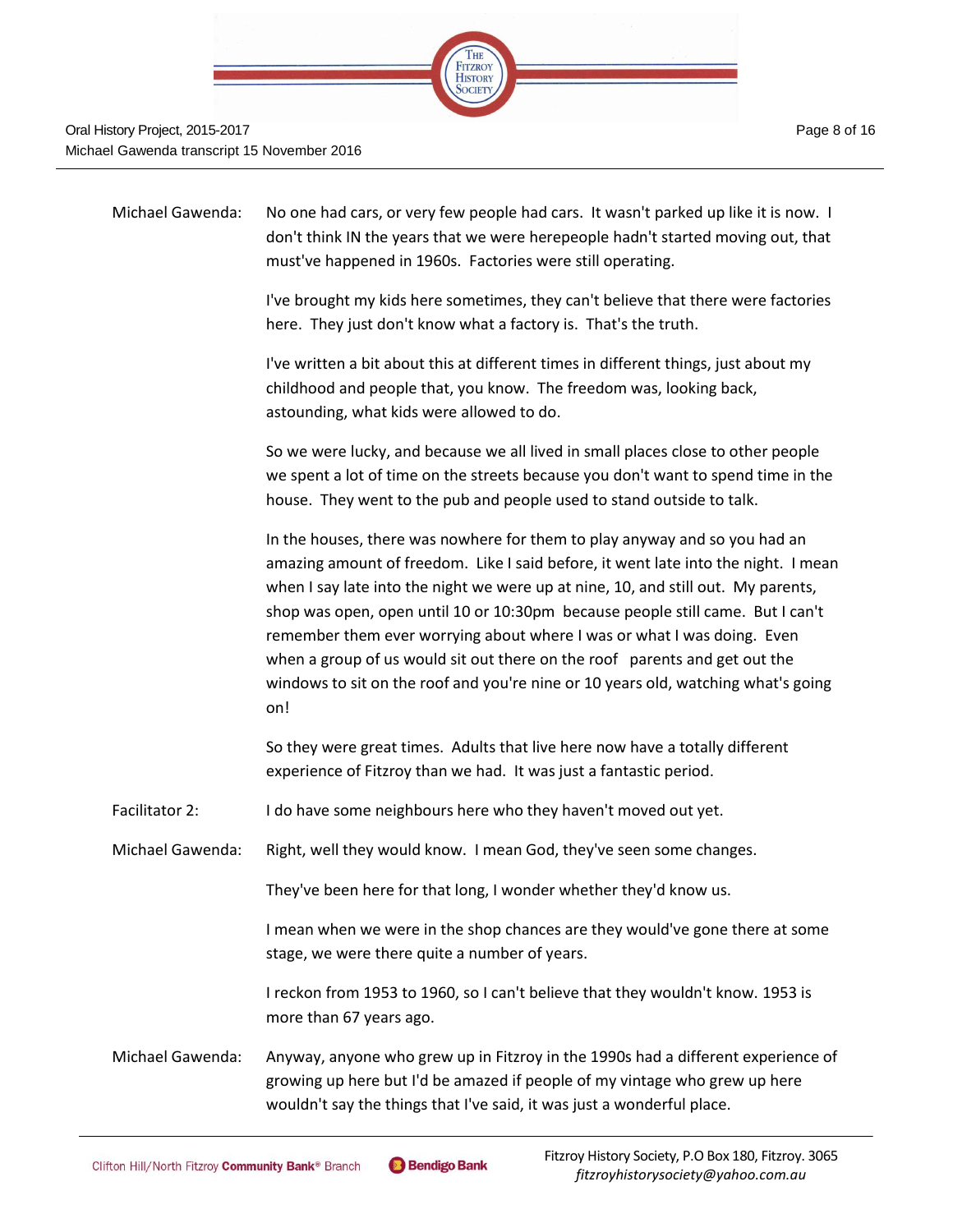

- Facilitator 1: I do have friends who've grown up in like Coburg in that era and they've said the same thing, that their street was a gang. I don't mean a gang in a bad way, I mean a gang in a good way, like a gang of kids..
- Michael Gawenda: I don't want to sugar- coat this entirely, there were instances witnessing domestic violence, because it was all done out on the street. I mean, and the next day the woman would come into the shop and she'd have a black eye. It wasn't all paradise. I suppose everywhere there were things like that.

There were fights between gangs of -bodgies and widgies, they weren't huge, but what I can't remember is ever being scared. So whatever was going on the kids were okay, the kids weren't beaten, the kids weren't abducted. Look, I wouldn't have known what being sexually assaulted as a kid was.

It wasn't part of our experience. How could it have been? We were always in gangs, we were always in groups.

So when I think about it they were unique years. I reckon it was a better form of multiculturalism than official multiculturalism. It was kind of organic; it came about because both new arrivals and old Australians had to come to terms with each other. The first time people tasted food other than their food was in someone's home. You didn't go to a restaurant to try some Italian food. It was in people's homes.

I knew some Italian words and I could understand, because their parents spoke only Italian.

- Facilitator 1: As a child were you kind of aware of the poverty? Or was everyone equally sort of struggling?
- Michael Gawenda: No, I wasn't aware of the poverty, except people didn't have things. Yes, there were families that I can remember coming to the shop to get yesterday's bread rather than today's because it was half price or whatever it was. But it never registered to me as we weren't into things anyway. I can't remember that., I wanted a bike and all of us wanted a bike. We didn't all get a bike when we wanted it. I got a bike eventually, but we shared those. But I can't remember wanting anything else.

I can't remember hassling my parents, for instance, to buy a television because it was kind of so far beyond what we would do and we didn't have one.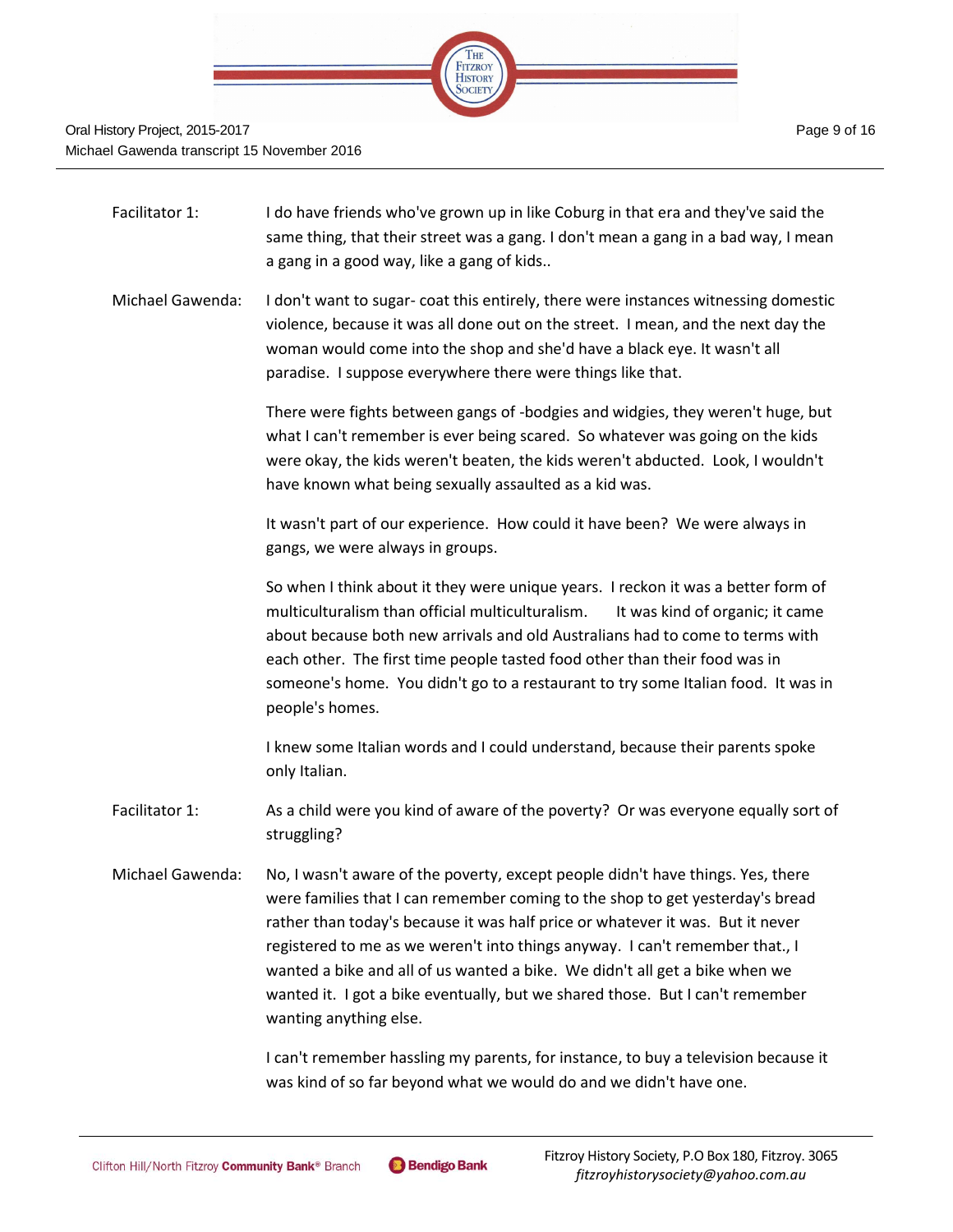

Page 10 of 16

Firstly, families didn't need a car, right, most people didn't need a car, and they worked locally. So I think people were poor. Looking back I think people struggled. Often only one person worked, women often didn't work. Some women did because there were factories especially the Italian and Greek women, who could work sewing machines. They sewed clothes, but they would've got paid a pittance. I mean they were doing that work because they were cheap; I mean they were really cheap.

They weren't paid a wage; they were paid piecework, right. Some of them did it at home. Some people were really quite poor. When I think of the people that came regularly to get yesterday's bread, and the people that were very careful about what they bought. A lot of it was tinned food, it was cheap. It was a shop with a grocery store attached to it. There were two rooms, one at the front was a milk bar, and then around to the side on this side was a kind of grocery story with shelves of groceries.

But we didn't have cuts of meat, for instance, because I don't reckon anyone could afford that. We wouldn't have sold much of that. We had Camp Pie, which I really liked. I don't even know if it still exists, Camp Pie…. It's in a sort of square tin. It's kind of like pressed meat. we sold a lot of that sort of stuff. Smith Street was a great street. I can't remember eating anything but chicken.

- Facilitator 1: Did people keep chickens in their yards do you think?
- Michael Gawenda: We didn't have chickens, but my mum might have bought chickens from people, yes people kept chickens in their yards.
- Facilitator 2 When I was growing up my mother used to cook rabbit with chicken cubes and pretend it was chicken, so a chicken was a lot more expensive?
- Michael Gawenda: It was. Rabbit was relatively cheap compared to all other meats.
- Facilitator 1: Yeah, because by the 1960s we used to all want chicken on our birthday and we used to have chicken at Christmas, no such thing as turkey.
- Michael Gawenda: We didn't have chicken every day, we had chicken twice a week and we ate soup, with meat bones in it. The meat from the bones would fall off and you'd have some in your soup. We ate a lot of potatoes. I think that I ate a lot of pasta, because pasta was often made, Italians made their own pasta and didn't have meat with it, you had tomato with it or whatever. They must've had somewhere where they grew some of their vegetables. I don't know where.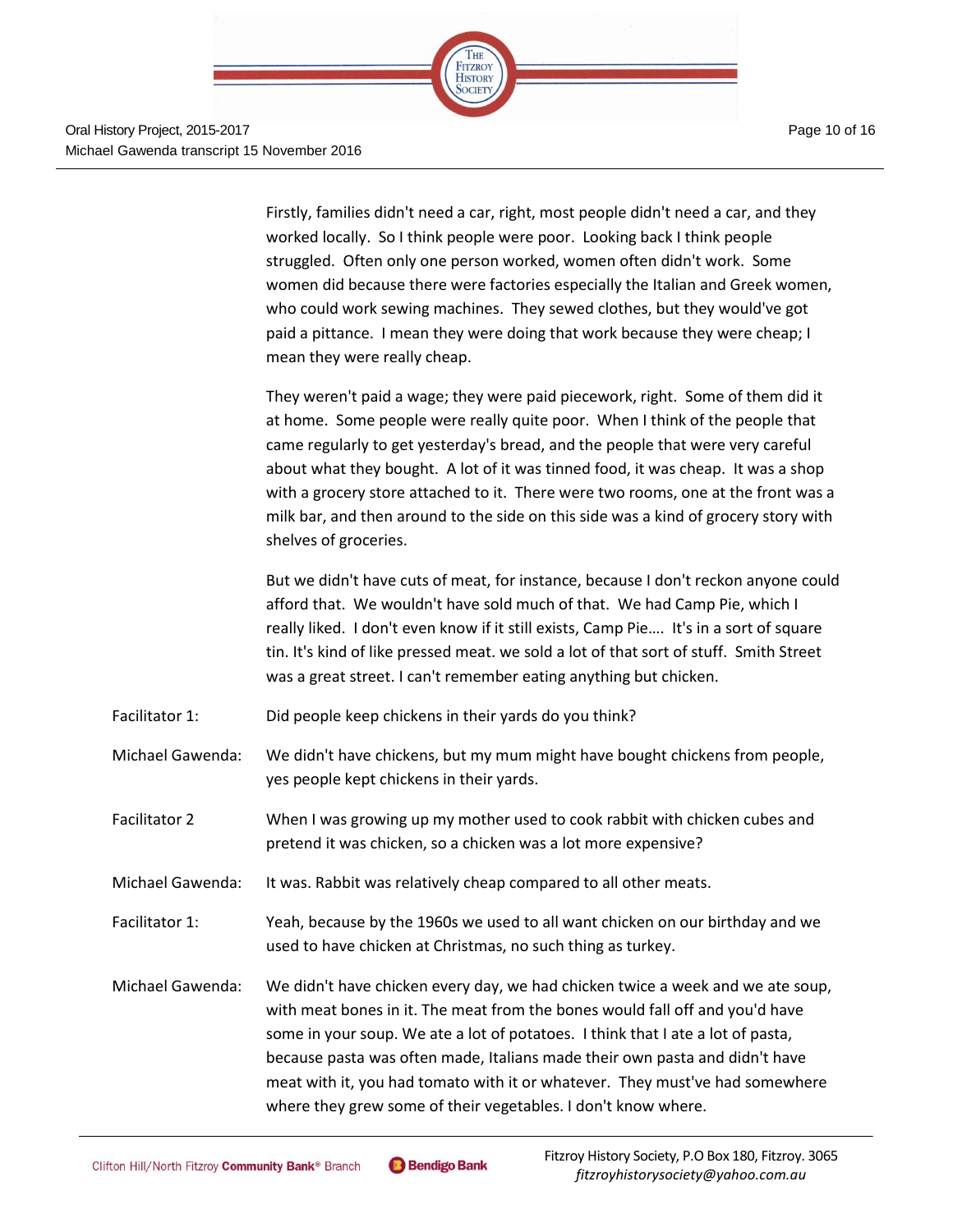

But I think people were probably poor. It was a working class area; people didn't earn huge amounts of money. The rule was that women who had small kids didn't work.

- Facilitator 1: Well women lost their jobs in a lot of situations automatically if they got pregnant or got married. Airline hostesses had to be single,
- Michael Gawenda: So if you had two or three kids, sometimes more, had one income, working man's wage, wouldn't have been rich, that's for sure. No one went to a private school. They might've gone to local parochial schools, Catholic schools. Italian kids and the Greek kids, we all went to George Street. I wouldn't have known what a private school was.
- Facilitator 1: What was school like? Were there such things as school excursions in those days?
- Michael Gawenda: I can't remember that there were. We had sports days. George Street, had asphalt playground, there was no grass. Is it the same building still? I haven't gone past. Maybe they've grassed some of the area. We played footy, must've played footy at some park. It wouldn't have been at the Fitzroy football ground they must've taken us. PE we did outside on the asphalt. There was a football team and there was a cricket team and I played football and cricket and we played other schools.

I'll tell you a very funny thing. I was the only Jewish boy, child, at George Street. They had religious instruction, and I didn't want to be singled out, as I wanted to attend. I was allowed to aby school but then my dad found out that I was going to Christian religious instruction. Now, he wasn't religious but he didn't want me to have Christian religious instruction.

Now his English wasn't great, but he went down to the school and said isn't there something to do rather than that. So they let me play in the playground during religious instruction which was the wrong thing to do because of course all the other kids were jealous as hell. They asked, 'Why is he allowed to go outside?' The reason is because he's a Jew, he's allowed to [laughs]…

Yes. They all wanted to be Jews. I remember that really clearly. There were other parents, later, that didn't want their kids to have any form of religious instruction, I reckon they were commies or they were radical. We all played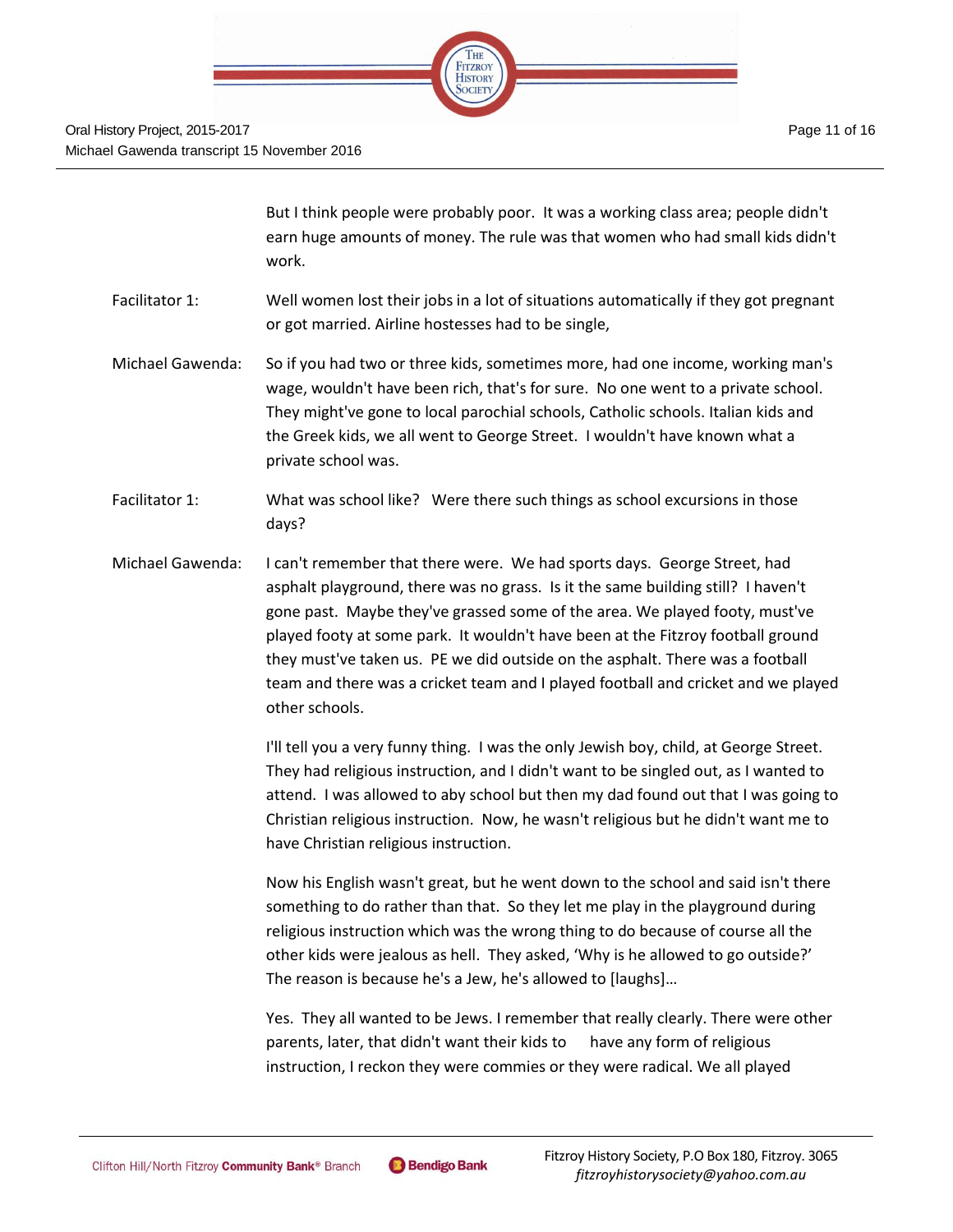

together during religious instruction - but at the beginning it was just me. The other parents must've found out you can opt out and they opted out.

Look, I can even remember when the Labor Party was really a Labor Party and the local branch of the Labor Party was really active. I mean, my dad went to those meetings. It was local, it thought - those people came and the kids came in and out. Often after the meetings they'd come to our shop and we had a sort of lounge room at the back, with a dining table, and some of them would come back. My mum would make them tea after Labor Party meetings, maybe there were Liberal branches.

It was active, it was alive, it was organic. Like everything else it was organic to the area.

We went into the city I just remembered that tram that goes around the corner. We must've gone to town to go to the pictures, and sometimes we went to town at night to go to the pictures. I saw *The Hunchback of Notre-Dame* –

Facilitator 2: Would that be a group of you children, or with your parents?

Michael Gawenda: No, [just] children. … So we'd take the tram in and take the tram back. Actually, I haven't spoken to my kids about some of this, but to let your children go and get home at 10:30pm!

> That was a big excursion, to go - we didn't do that every week. We did that once every three months or whatever it is, because it was expensive too. You had to pay for the ticket. It cost nothing to go to the picture theatre in Johnson Street you could walk up, it cost nothing, it cost you to tram it what it was, two bob?

Must've been less because you could get a meal of fish and chips, I remember, for nine pence at the fish and chip shop. So a piece of fish, some chips and a potato cake cost you nine pence. [laughs]…

Facilitator 1: Mm, I remember getting sixpence worth of chips.

Michael Gawenda: Yeah, a sixpence worth of chips was a big deal. Or you could get for sixpence three potato cakes and chips. So the world was, it didn't feel small. For most kids, the world is what they have. . I never had a yearning to go and see other things, go somewhere else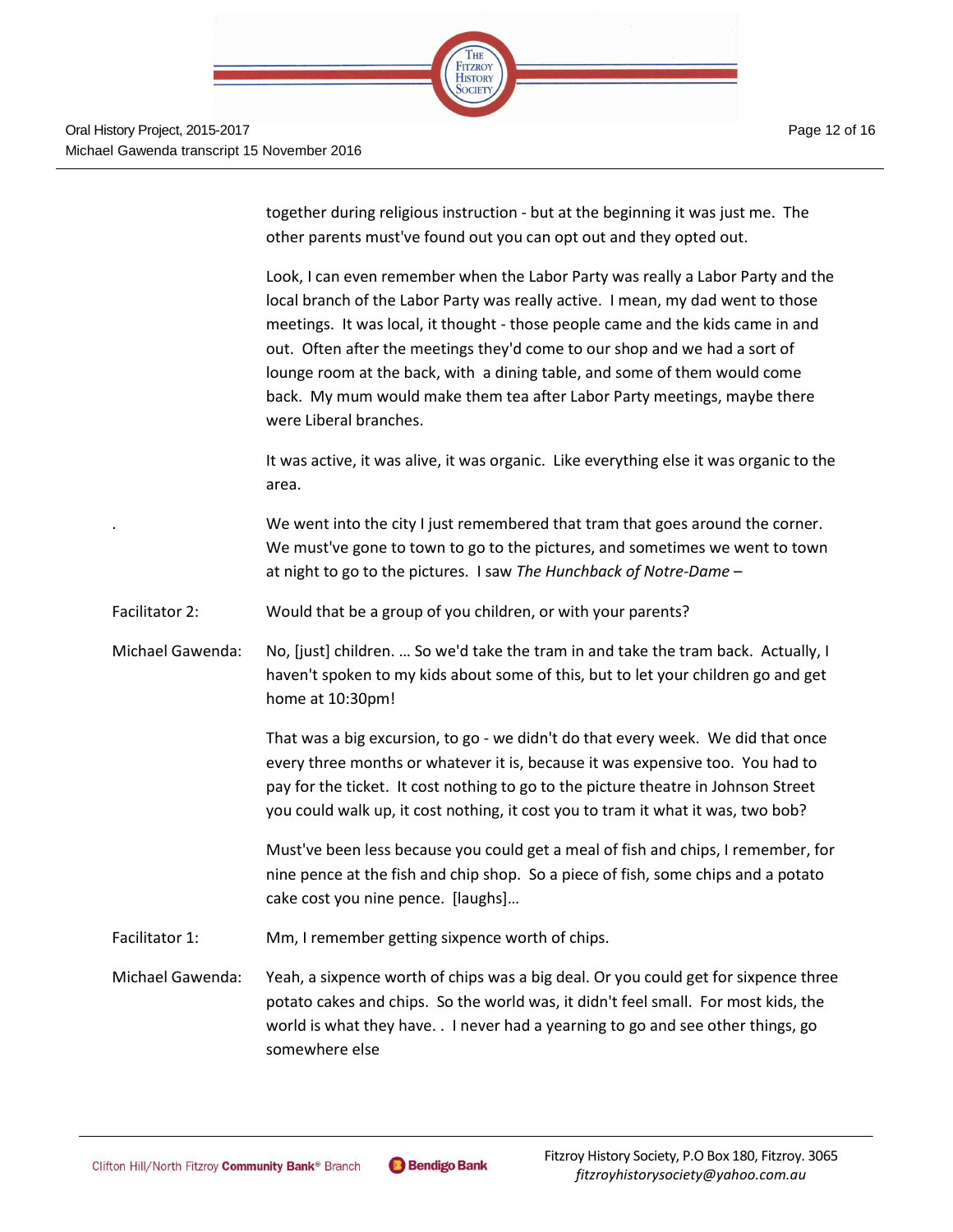

| Facilitator 1:   | Oh yeah, I mean without media and television are you even kind of aware that<br>other things exist to yearn for?                                                                                                                                                                                                                                                                                                                               |
|------------------|------------------------------------------------------------------------------------------------------------------------------------------------------------------------------------------------------------------------------------------------------------------------------------------------------------------------------------------------------------------------------------------------------------------------------------------------|
| Michael Gawenda: | No that's right. I read books, I had a teacher in Grade 5 that I really liked and she<br>encouraged me to read books. Most of the kids, in Year 6 didn't go onto Fitzroy<br>High, they went onto Collingwood Tech. It was the closest tech school you could<br>go to. Most of them had plans to be tradesmen.                                                                                                                                  |
|                  | When my father went to see my sixth grade teacher she suggested that I should<br>go to tech school, to become a printer because printing was then the king of the<br>trades and that there were not many printing jobs left. Some of them were<br>enrolled in Fitzroy High too. But it's like a lot of these things, when you move, how<br>was I to maintain contact?                                                                          |
|                  | There's no mobile phone. Most people didn't have a phone, we didn't have a<br>phone, we didn't have a phone in the shop, as far as I can remember we didn't<br>have a phone. We made phone calls - kids too - from phone boxes if the person<br>that you wanted to ring had a phone. We had a phone when we moved to<br>Caulfield, I mean [audio skip] but I was miserable for the first two years of that. I<br>missed my friends terribly, I |
| Facilitator 1:   | Did you ever get to come back here in those few years?                                                                                                                                                                                                                                                                                                                                                                                         |
| Michael Gawenda: | Yeah, I came back by myself. Not until I was in high school, but then I did. Then<br>over the years I came back. I took trams, came back. The shop was gone by the<br>time - as a shop and a milk bar, can't remember [audio skip] I was still in high<br>school. Did it become some photography place or something?                                                                                                                           |
| Facilitator 2:   | I don't know about that but when I - I've been here 30 years and when I moved<br>here the dental technician was there.                                                                                                                                                                                                                                                                                                                         |
| Michael Gawenda: | Right, it was, and it had been for some time.                                                                                                                                                                                                                                                                                                                                                                                                  |
| Facilitator 2    | Oh, had it? Okay, yeah [Bradley Toome].                                                                                                                                                                                                                                                                                                                                                                                                        |
| Michael Gawenda: | Right.                                                                                                                                                                                                                                                                                                                                                                                                                                         |
| Facilitator 1:   | But your parents sold it as a milk bar to someone else who took it on as a milk bar.                                                                                                                                                                                                                                                                                                                                                           |
| Michael Gawenda: | Yeah, and like a lot of milk bars died. I mean there were a few, every corner used<br>to have a milk bar.                                                                                                                                                                                                                                                                                                                                      |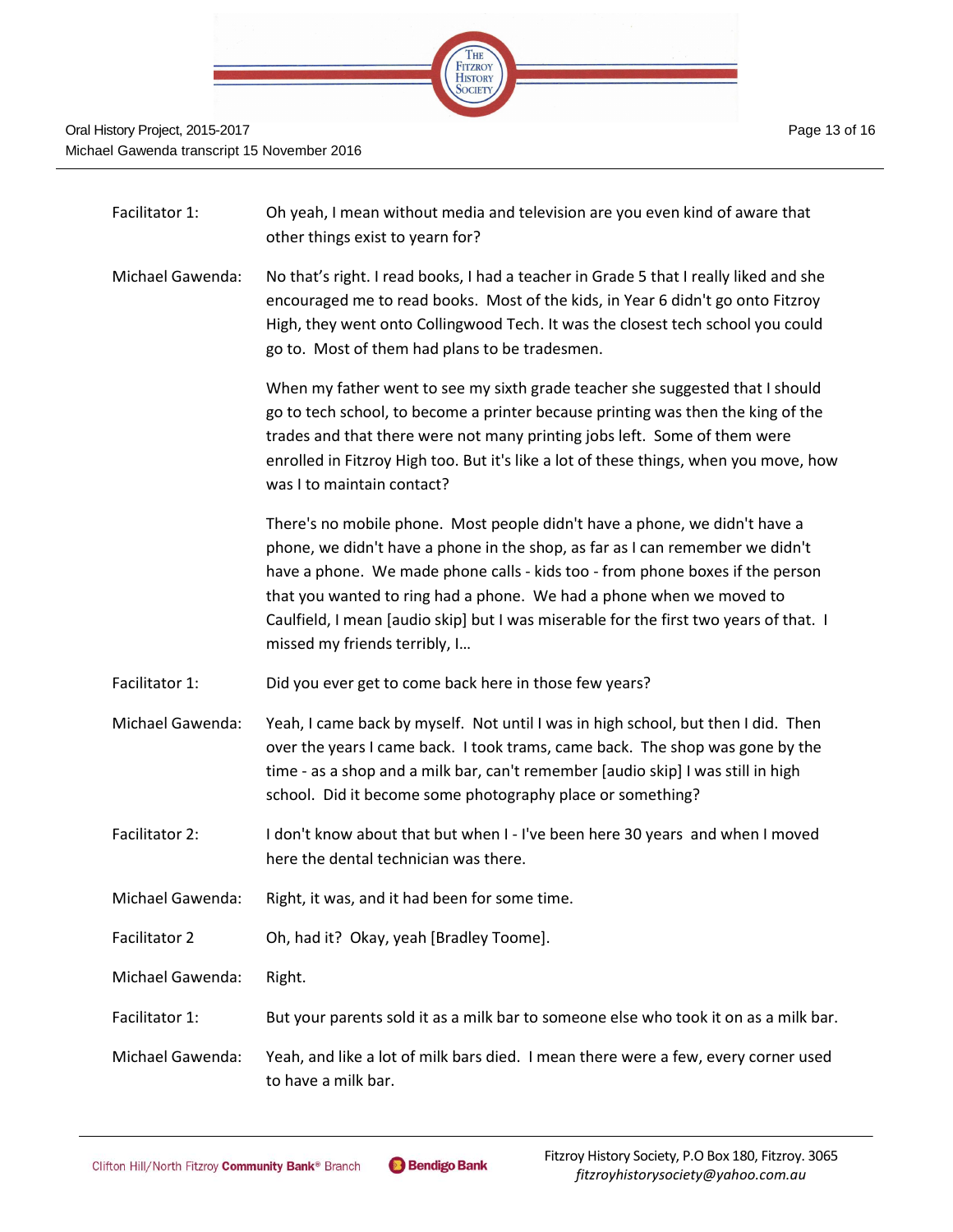|  | THE                              |  |  |
|--|----------------------------------|--|--|
|  | <b>FITZROY</b><br><b>HISTORY</b> |  |  |
|  |                                  |  |  |

| Facilitator 2:   | Yeah, and now they're houses.                                                                                                                                                                                                                                                                                                                                                                                                                                                                                              |
|------------------|----------------------------------------------------------------------------------------------------------------------------------------------------------------------------------------------------------------------------------------------------------------------------------------------------------------------------------------------------------------------------------------------------------------------------------------------------------------------------------------------------------------------------|
| Michael Gawenda: | That's right. Yeah.                                                                                                                                                                                                                                                                                                                                                                                                                                                                                                        |
| Facilitator 1:   | Even in the 1970s every corner in Fitzroy and North Fitzroy used to have a corner<br>shop.                                                                                                                                                                                                                                                                                                                                                                                                                                 |
| Michael Gawenda: | I guess, I would've liked to move back here as [audio skip] but my wife had grown<br>up in St Kilda, wanted to live in St Kilda. I mean I love St Kilda, I love it. St Kilda<br>still has - less and less - some of that feeling of a mixed suburb, it's not all yuppies<br>and there are still boarding houses, there are still all sorts. There are poorer<br>people, there are, you know. But I would've liked to have come back and live<br>here. [Audio skip] while I think it would've been different, I don't know. |
|                  | If I would've come back and I would've wanted to live in these streets, not in<br>North Fitzroy which was like a different world. I never knew North Fitzroy anyway<br>and I go there now, it's all like                                                                                                                                                                                                                                                                                                                   |
| Facilitator 2:   | People still say this is the best part of Fitzroy, SOJO, South of Johnston.                                                                                                                                                                                                                                                                                                                                                                                                                                                |
| Michael Gawenda: | This is the real Fitzroy.  So, there you are.<br>[43:06]                                                                                                                                                                                                                                                                                                                                                                                                                                                                   |
| Facilitator 1:   | Yeah, which is still - like you said about St Kilda, I mean it's still, Fitzroy is still<br>mixed, there is still - I mean I live in North Fitzroy and like the difference between<br>North Fitzroy and Fitzroy, even now, is still quite distinct.                                                                                                                                                                                                                                                                        |
| Michael Gawenda: | Yeah, and you can see it in the houses. I mean you can see it in the streets, you<br>can see it                                                                                                                                                                                                                                                                                                                                                                                                                            |
| Facilitator 1:   | Yeah, I mean lots of yuppies and young people and that have moved in but there's<br>still a lot of the older people. I mean around where I live I must admit there's still<br>quite a few of the old Italian nonas there who still don't speak English. Like they<br>walk past my place and we kind of like have a strange sort of chat over the fence<br>because they look at my garden, but they don't speak English still.                                                                                              |
| Michael Gawenda: | There would be some, yeah, no. But obviously there was that division between<br>North Fitzroy when I was a kid, because we didn't go there and those kids didn't<br>go to George Street. Whoever lived - I don't think they would've gone to George -<br>maybe they did, would they have?                                                                                                                                                                                                                                  |
| Facilitator 1:   | They would've gone to Fitzroy Primary.                                                                                                                                                                                                                                                                                                                                                                                                                                                                                     |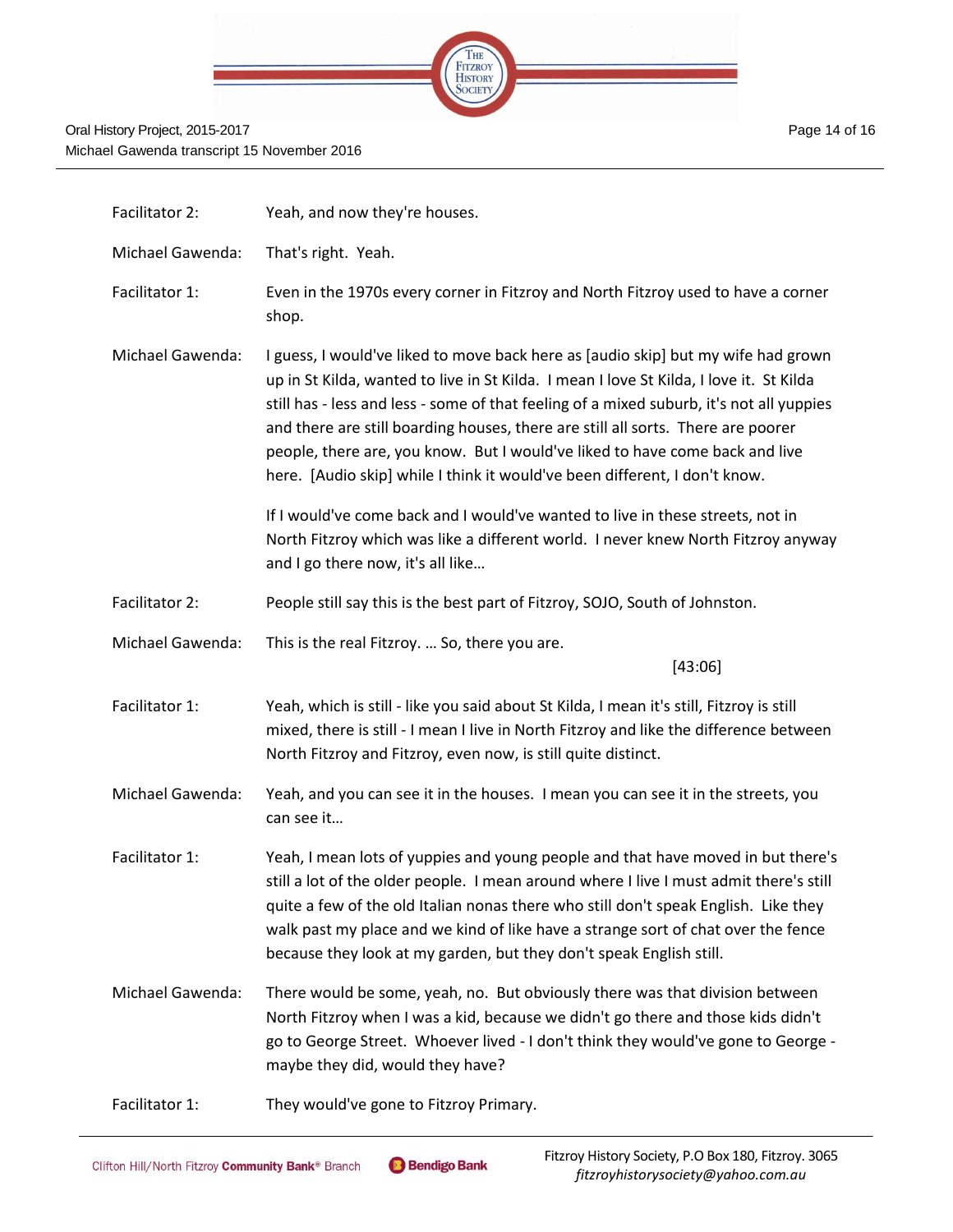

| <b>Michael Gawenda:</b> | Right, so you're kind of, when we were kids, defined by the school you go to too, I<br>mean that's what - in a sense that's where[your friends are]  Yes, they're there,<br>they're there at that, you know. So but the house where the Italians lived looks<br>the same as it looked, hasn't changed. A lot of the cottages don't look all that<br>different. I don't know what they've done inside, I mean they're probably |
|-------------------------|-------------------------------------------------------------------------------------------------------------------------------------------------------------------------------------------------------------------------------------------------------------------------------------------------------------------------------------------------------------------------------------------------------------------------------|
| Facilitator 1:          | So you can still walk around the streets and recognise quite a lot of the houses.                                                                                                                                                                                                                                                                                                                                             |
| <b>Michael Gawenda:</b> | The houses yeah, yeah. I mean the brothel's been really done up.                                                                                                                                                                                                                                                                                                                                                              |
| [Laughter]              | [44:30]                                                                                                                                                                                                                                                                                                                                                                                                                       |
| Facilitator 2           | to say when you told me that, because when I came here it was accommodation<br>run by I think a church, a refuge for children or youths.                                                                                                                                                                                                                                                                                      |
| Michael Gawenda:        | How appropriate [laughs].                                                                                                                                                                                                                                                                                                                                                                                                     |
| Facilitator 2:          | It was done up by quite a good architect and she doesn't live there anymore,<br>she did it up.                                                                                                                                                                                                                                                                                                                                |
| <b>Michael Gawenda:</b> | Right, but they haven't - maybe because they - houses haven't been pulled down<br>along here. There hasn't been a sort of Have they? I mean they don't look like<br>they                                                                                                                                                                                                                                                      |
| Facilitator 1:          | Well some have, but it's hard. It's not like the 1970s, anything that didn't get<br>pulled down in the 1970s and early 1980s is probably, at least the façade of it<br>might be safe. Because by the time - there is a reasonable heritage overlay.                                                                                                                                                                           |
| <b>Michael Gawenda:</b> | Right  Right, so that façade of that house next door, inside might be<br>completely                                                                                                                                                                                                                                                                                                                                           |
|                         | [45:31]                                                                                                                                                                                                                                                                                                                                                                                                                       |
| Facilitator 1:          | Oh, inside might have two storeys and be white from wall to wall with the whole<br>white thing.                                                                                                                                                                                                                                                                                                                               |
| Michael Gawenda:        | Okay, well - and what's happened with the shop? What's there now?                                                                                                                                                                                                                                                                                                                                                             |
| Facilitator 2:          | Well when Bradley moved out it was rented by a clothes designer as her work<br>room and occasional shop. It's owned by a lawyer.                                                                                                                                                                                                                                                                                              |
| Michael Gawenda:        | Right, because it could be quite a nice house if you used the shopfront and                                                                                                                                                                                                                                                                                                                                                   |